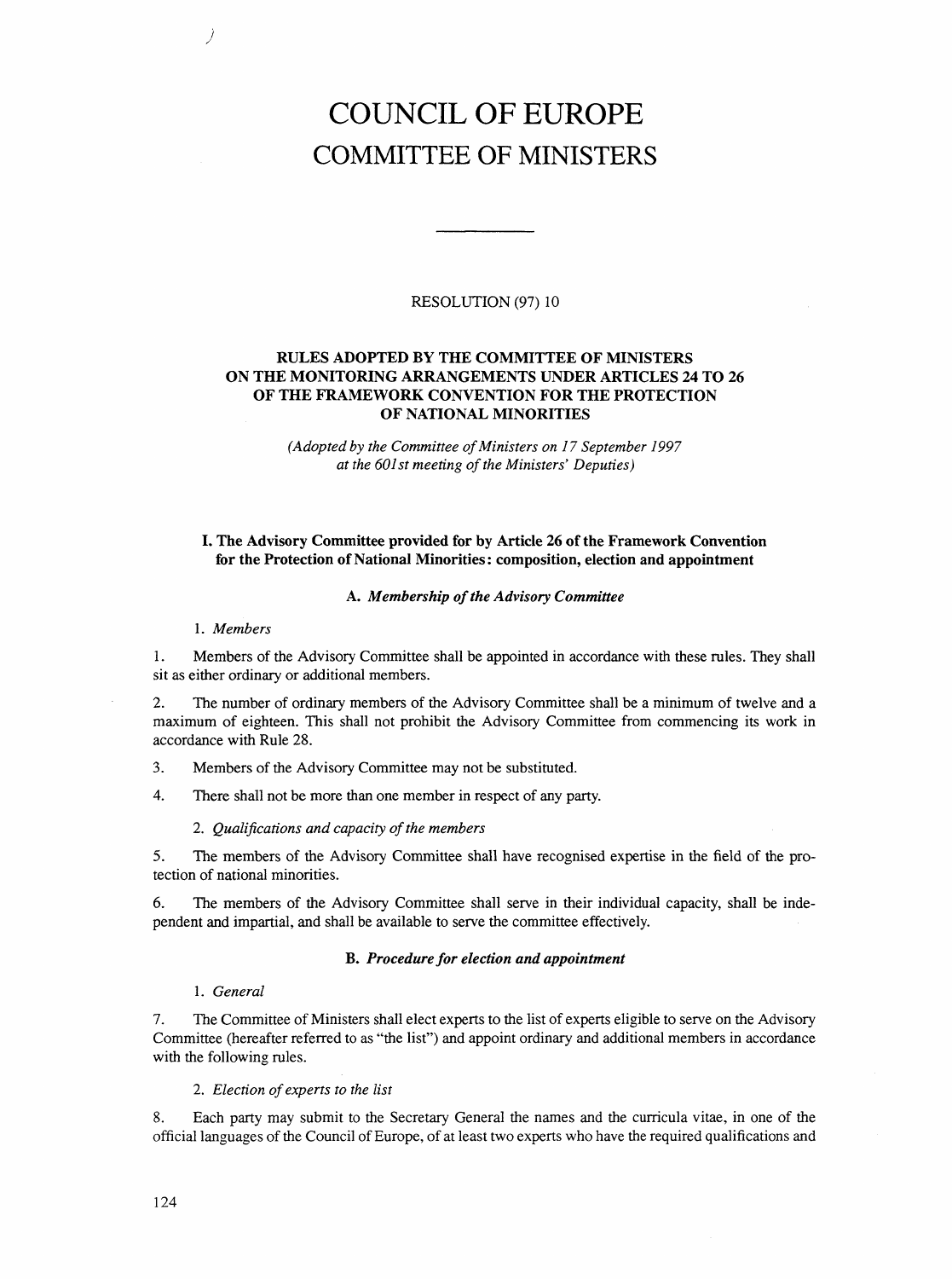capacity to serve on the Advisory Committee. The Secretary General shall transmit these documents to the Committee of Ministers.

9. The Committee of Ministers shall elect one of these experts and enter him/her on the list in respect of that party.

10. Elections shall be held in the chronological order in which the names and curricula vitae submitted by parties have been received.

11. The same procedure shall apply when entries on the list expire or lose their validity. For the sake of continuity, elections may be held during the six-month period preceding the expiry or loss of validity of the current entry on the list in respect of a party.

12. The entry on the list shall remain valid until one of the following cases arises:

- the expert concerned requests the Secretary General to delete his/her entry on the list;
- the Committee of Ministers finds that the expert concerned no longer has the required capacity;
- the expert concerned dies;

- the ordinary membership of the Advisory Committee of the expert concerned expires or ends in accordance with Rule 16.

13. The Secretary General shall act as the depositary of the list.

3. Ordinary members

#### a. Appointment of ordinary members

14. As long as the number of entries on the list does not exceed eighteen, each expert whose name has been entered on the list shall be appointed as an ordinary member of the Advisory Committee by the Committee of Ministers. Appointments shall follow the chronological order of the elections.

15. Once the number of entries on the list exceeds eighteen, the Committee of Ministers shall, in filling vacant seats in the Advisory Committee, give priority to appointing, in the following order, experts on the list from the parties in respect of which no ordinary member has been appointed:

i. at two or more consecutive rounds of appointments immediately preceding the current one;

ii. at the round of appointments immediately preceding the current one;

followed by experts on the list from other parties in respect of which there is currently no ordinary member.

For each of these categories, the rule shall apply that if the number of experts entitled to appointment exceeds the number of vacant seats, ordinary members shall be selected by the Committee of Ministers through the drawing of lots.

b. Term of office of ordinary members

16. The term of office of an ordinary member of the Advisory Committee shall be four years. The Committee of Ministers shall specify the exact date on which the term of office begins. No one may be appointed to serve as an ordinary member more than twice. Ordinary membership will end at an earlier date in the following cases:

- at the request of the ordinary member to the Secretary General;

- when the Committee of Ministers finds that an ordinary member no longer has the required capacity;

- when the ordinary member dies.

However, the initial term of office of half of the number of ordinary members as it stands two years after the commencement of work of the Advisory Committee shall be extended by two years. These members shall be identified at that time by the drawing of lots by the Committee of Ministers. They may also be re-appointed once, in accordance with the preceding paragraph.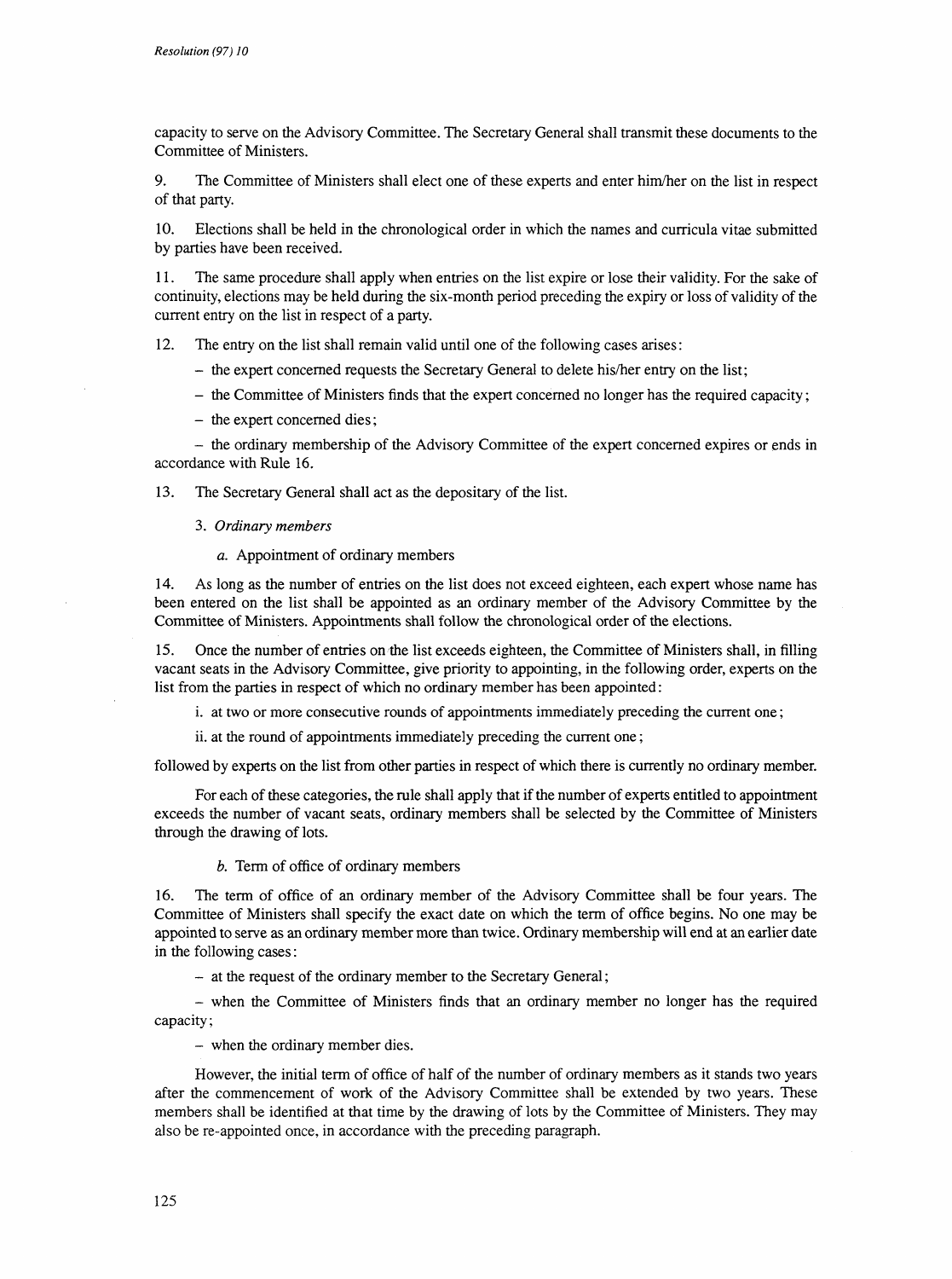17. In order to ensure that, as far as possible, one half of the ordinary membership of the Advisory Committee shall be renewed every two years, the Committee of Ministers may decide, before proceeding to any subsequent appointment, that the term or terms of office of one or more members to be appointed shall be for a period other than four years but not more than six and not less than two years.

18. An ordinary member appointed to fill a casual vacancy shall hold the seat for the remainder of the predecessor's term. Casual vacancies will be filled by experts entered onto the list in respect of the same party, unless the Committee of Ministers decides otherwise.

## 4. Additional members

19. During consideration of a state report from a party in respect of which there is no ordinary member of the Advisory Committee, the expert who is on the list in respect of that party shall be invited to sit as an additional member. The additional member shall perform his or her functions in accordance with Rules 33 and 34.

## II. The procedure to be followed in performing the monitoring functions

## 1. Transmission and publicity of state reports

20. State reports shall be transmitted by the party to the Secretary General who will transmit them to the Committee of Ministers. The state reports shall be made public by the Council of Europe upon receipt by the Secretary General, without prejudice to the right of the state to make the report public at an earlier date.

21. The periodical basis for transmission of state reports mentioned in Article 25, paragraph 2, of the framework convention is set at five years, calculated from the date on which the previous report was due.

#### 2. Consideration of state reports by the Advisory Committee

22. The Committee of Ministers shall transmit the state reports to the Advisory Committee.

23. The Advisory Committee shall consider the state reports and shall transmit its opinions to the Committee of Ministers.

#### 3. Consideration of state reports by the Committee of Ministers

24. Following receipt of the opinion of the Advisory Committee, the Committee of Ministers shall consider and adopt its conclusions concerning the adequacy of the measures taken by the Contracting Party concerned to give effect to the principles of the framework convention. It may also adopt recommendations in respect of the party concerned, and set a time-limit for the submission of information on their implementation.

#### 4. Publicity

25. The conclusions and recommendations of the Committee of Ministers shall be made public upon adoption.

26. The opinion of the Advisory Committee concerning the report of a party shall be made public at the same time as the conclusions and recommendations of the Committee of Ministers, unless in a specific case the Committee of Ministers decides otherwise.

27. Comments of the parties in relation to the opinion of the Advisory Committee shall be made public together with the conclusions and recommendations of the Committee of Ministers and the opinion of the Advisory Committee.

#### 5. Working methods of the Advisory Committee

28. The Advisory Committee shall commence its work once twelve ordinary members have been appointed, or at an earlier stage if the Committee of Ministers so decides; and in any event not later than one year after the entry into force of the framework convention.